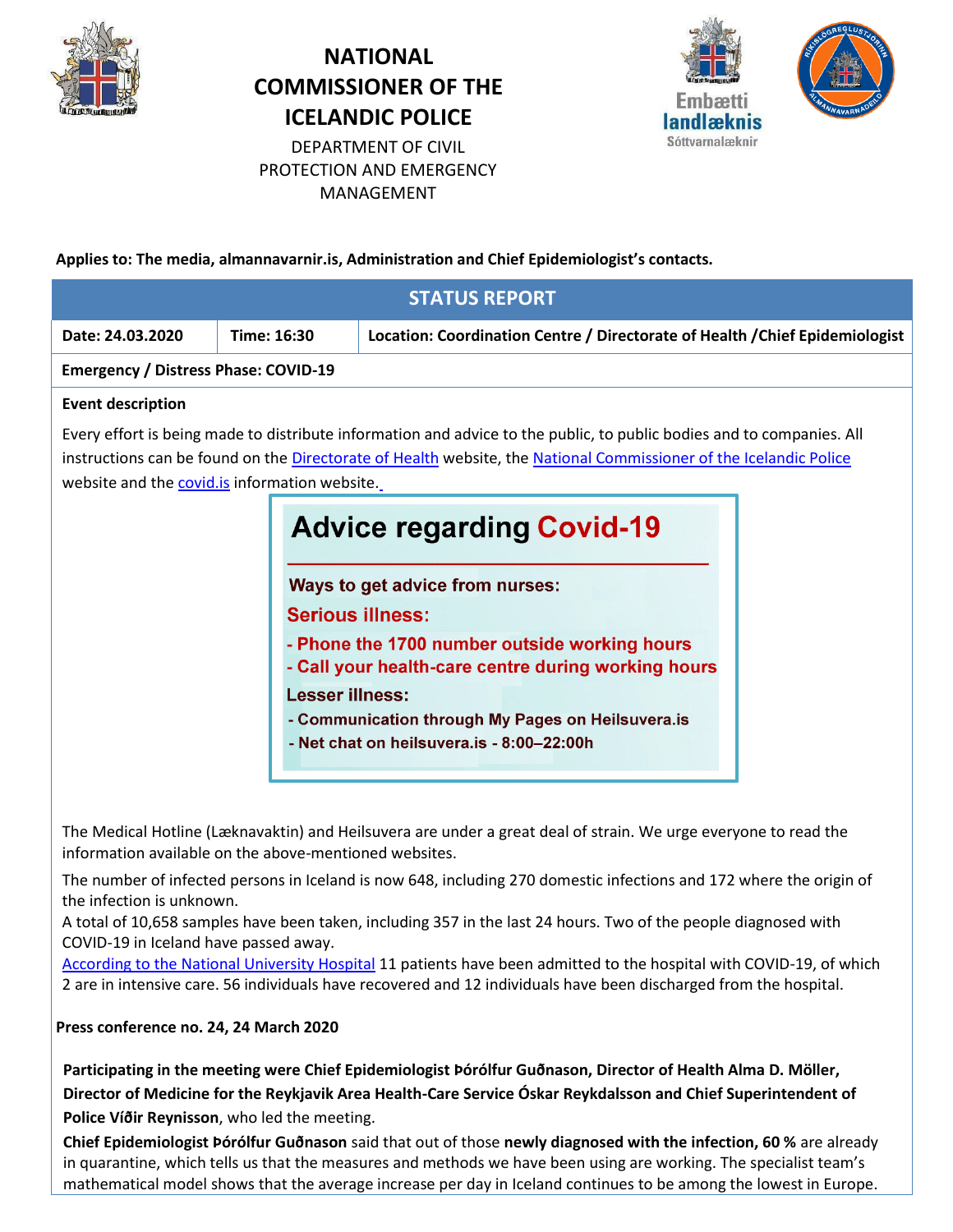This encourages us to continue on the same path as regards disease prevention and measures like the ban on public gatherings, and quarantining.

Dr. Guðnason encouraged everyone to continue the social measures – they are all designed to decrease transmissions and thus protect vulnerable groups. There has been some discussion about a travel ban. Dr. Guðnason said that it does not work, but experience and science have shown that such measures will at best delay an epidemic. If there were to be closures between regions of the country, the virus would pop up once the closures were lifted, and we could be looking at a new epidemic. A travel ban is therefore not an option.

A third of the infections diagnosed in Iceland were contracted abroad, a third locally and the origins of the final third are unknown. It is clear that the virus has arrived here from more places than just from the Alps – therefore the infections are more widespread than previously believed.

As of today, it looks like the epidemic may last for 6 to 8 weeks. A new predictive model on the development of the epidemic will be published tomorrow. The team of experts from the National University Hospital and the University of Iceland that has been working on the models is expected to present its predictions tomorrow and attend the daily information meeting on Thursday at 14:00h.

It was announced yesterday that of the 350 children tested, three children under the age of ten have been found to be infected. Dr. Guðnason said that this was a sample, but not a definitive number – many people have noticed that 11 children were registered at covid.is and the numbers were therefore not correct. 355 children under the age of ten have been examined and the infection rate is 3 %. Out of 433 children tested by deCODE, none were found to be infected. Dr. Guðnason said that this supports the theory that it is uncommon for children to become infected, but that this might change as the disease develops.

Dr. Guðnason said that the shortage of sampling swabs is a cause for worry. The virology department of the National University Hospital currently has around 2000 swabs in stock. However, sampling swabs provided by Össur are being tested.

**Director of Health Alma D. Möller** said that the National University Hospital revealed this morning that a death had occurred. We will continue to emphasise the disclosure of facts, but we have explained that we will not discuss individual cases – please show some consideration. "We are a well-informed and hard-working nation with good infrastructure and we know how to stick together through trying times." All elective surgeries that can stand to be delayed will be deferred for 8 weeks. She asks doctors to contact their patients.

**Director of Medicine for the Reykjavik Area Health-Care Service Óskar Reykdalsson** said that the organisational structure of the Health-Care Service was under strain due to COVID-19. There is widespread and solid cooperation between the parties involved, and the division of tasks between the Emergency Medical Watch, the National University Hospital and the Health-Care Service is clear. The National University Hospital takes care of those who have a confirmed infection and the Health-Care Service looks after the others – such as those who are in quarantine and those suffering from other illnesses. The Health-Care Service's work stations are divided up and the inflow is controlled. Those who are infected come in at a certain time of day and to a specific place in the building. "Therefore it is so important for us to get a phone-call first and to be able to organise the work to protect our clients as well as possible."

There has been a considerable number of requests for quarantine certificates, which can be applied for at heilsuvera.is. There is a considerable strain due to requests for all kinds of certificates. The Health-Care Service would like to ask employers to step up and take the situation into consideration. People are also asked not to come to get their certificates in person, but to get them electronically.

An infection was diagnosed at Fjörður Health-Care Centre in Hafnarfjörður. The Mosfellsbær Health-Care Centre will reopen next Friday.

The Health-Care Service can not take samples from everyone who wants to have one taken. It is important to keep in mind that it is only possible to diagnose whether the virus is present when the sample is taken. Therefore there have to be some symptoms present – this increases the likelihood of a correct diagnosis. Sampling is also offered on weekends.

The Health-Care Service's psychologists' services are available to those who are ill with COVID-19, to help with anxiety, etc.

**Víðir Reynisson** – the ban on public gathering has been going well. It is important that people follow the rules. People have to take the situation seriously.

Requests for exemption from the Ministry of Health have to be sent in from many locations.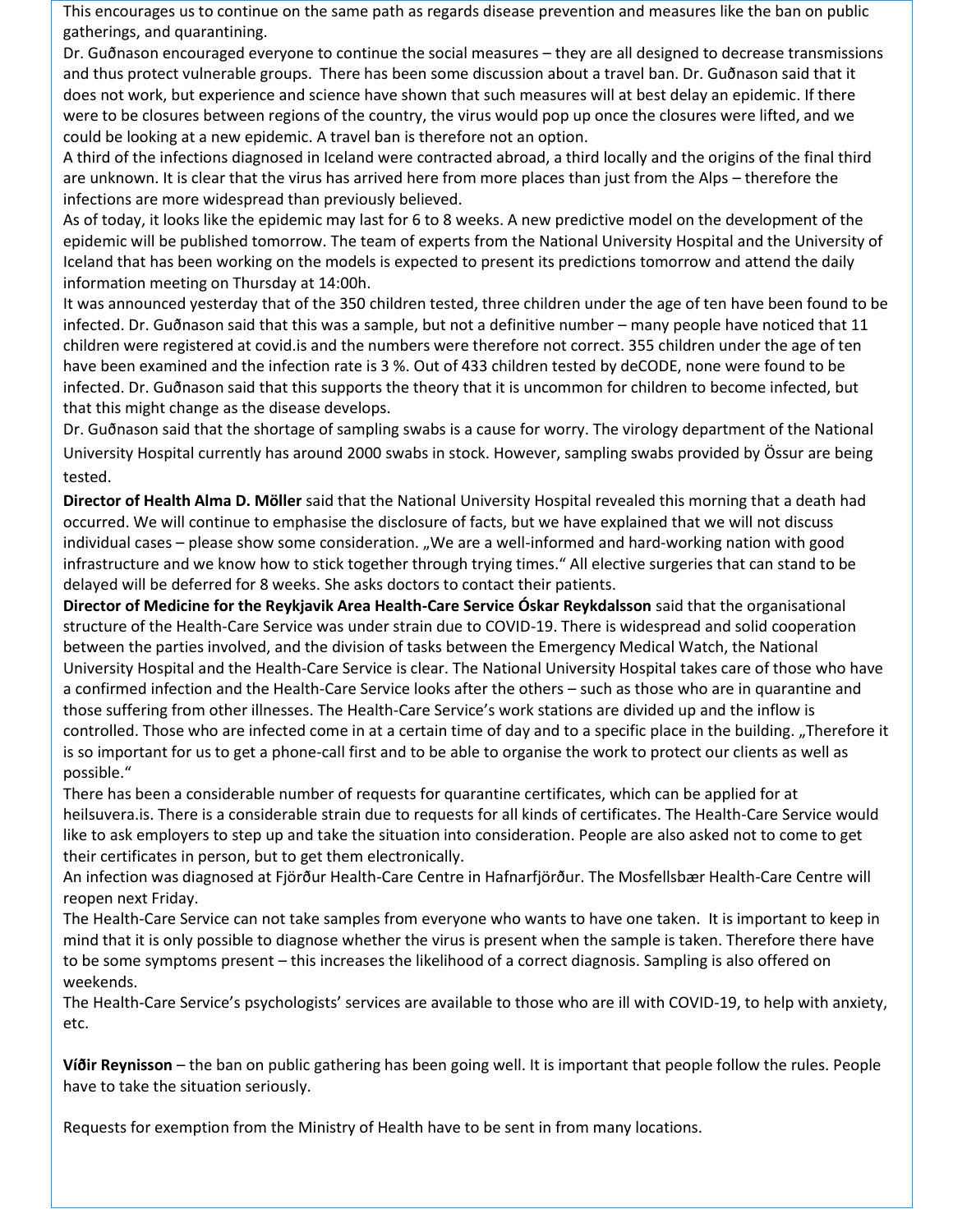### **Information sharing**

### **The websit[e www.covid.is](http://www.covid.is/)**

Statistical information about the disease is updated once a day and published just before noon on the covid.is website.

The website contains information about the measures that have been taken in Iceland due to the COVID-19 disease. The website also contains various numerical information. The website is in constant development and is regularly updated. It is currently available in Icelandic, English and Polish. It is now possible to view and print various posters that have been published.

### **Upcoming:**

- **•** Press conferences will be held every day at 14:03h.
- The next COVID-19 coordination meeting will be held on Wednesday 25 March at 9:00h.

## **Consultation process and various information**

- **All Icelandic residents** who have been abroad and are returning home on 19 March or later will have to go into quarantine for 14 days. [Sjá upplýsingar á vef embættis landlæknis.](https://www.landlaeknir.is/um-embaettid/greinar/grein/item39194/Skilgreind-ahaettusvaedi---Defined-high-risk-areas)
- Press release from the Minister of Health: **[Hertar takmarkanir á samkomum](https://www.stjornarradid.is/efst-a-baugi/frettir/stok-frett/2020/03/22/Hertar-takmarkanir-a-samkomum-morkin-sett-vid-20-manns/) – mörkin sett við 20 manns**
- [Rafræn útgáfa vottorða til staðfestingar á sóttkví.](https://www.stjornarradid.is/efst-a-baugi/frettir/stok-frett/2020/03/23/Rafraen-utgafa-vottorda-til-stadfestingar-a-sottkvi/) All those who are currently in quarantine can now enter their information at the heilsuvera.is website and receive a certificate attesting thereto. The certificates are free of charge. Please note that in order to register information at heilsuvera.is, you need to have an electronic certificate.
- [Góð ráð vegna COVID-19 til þeirra sem eiga langveik börn og ungmenni.](https://www.landlaeknir.is/servlet/file/store93/item40409/Til%20foreldra%20langveikra%20barna%20og%20ungmenna.pdf)
- [Nýtt veggspjald á íslensku varðandi notkun hanska og gríma.](https://www.landlaeknir.is/servlet/file/store93/item40393/Notkun%20einnota%20hanska%20og%20gríma_Covid.pdf)
- The Ministry of Industries and Innovation, along with MAST and the Icelandic Veterinary Association have set up a reserve team of veterinarians to render veterinary services[. Bændur hafa einnig gert sinn eigin](http://www.bondi.is/frettir-og-tilkynningar/afleysingathjonusta-fyrir-baendur-vegna-covid-19/2778)  [útkallslista.](http://www.bondi.is/frettir-og-tilkynningar/afleysingathjonusta-fyrir-baendur-vegna-covid-19/2778)
- COVID 19 [Ferðamálastofa, upplýsingafundur 23.02.2020](https://www.ferdamalastofa.is/is/um-ferdamalastofu/frettir/category/1/covid-19-upplysingafundur-fyrir-ferdathjonustuadila)
- Leiðbeinandi viðmið um íþrótta- [og æskulýðsstarf í ljósi takmörkunar á skólastarfi og samkomum.](https://www.stjornarradid.is/efst-a-baugi/frettir/stok-frett/2020/03/20/Leidbeinandi-vidmid-um-ithrotta-og-aeskulydsstarf-i-ljosi-takmorkunar-a-skolastarfi-og-samkomum/) Guiding criteria on how to interpret the advertisements regarding the limiting of public gatherings due to the epidemic and limitations of school activities with regard to sports and leisure activities for children, young people and adults.
- [Upplýsingar sendar til samtaka sveitarfélaga varðandi samkomubann og börn.](https://www.landlaeknir.is/servlet/file/store93/item39959/Samkomubann%20og%20börn%20-%2020.03.2020.pdf) Schools, preschools and sports clubs have made detailed plans for the next several days and weeks, in order to follow the Minister of Health's instructions on limiting school activities and gatherings. An English translation is under way.
- Leiðbeiningar v/ Börn í sóttkví [leiðbeiningar og tillögur til forráðamanna](https://www.landlaeknir.is/servlet/file/store93/item39957/Börn%20í%20sóttkví.pdf) o[g Börn með sérþarfir í sóttkví](https://www.landlaeknir.is/servlet/file/store93/item39958/Börn%20með%20sértækar%20umönnunarþarfir%20í%20sóttkví.pdf)
- [Stjórnvöld koma til móts við vinnumarkaðinn.](https://www.stjornarradid.is/efst-a-baugi/frettir/stok-frett/2020/03/20/Rettur-til-greidslu-atvinnuleysisbota-vegna-minnkads-starfshlutfalls/) The government passed a Bill on the right to unemployment compensation benefits to make up for reduced working hours due to a temporary slowing down of companies' economic activities.
- It will be possible to send in applications for unemployment compensation benefits to make up for reduced working hours due to a temporary slowing down of companies' economic activities, at the [Directorate of](https://vinnumalastofnun.is/)  La[bour's website](https://vinnumalastofnun.is/). This is a temporary situation that will hopefully only last a short time. It is important to maintain the employment relationship in order not to lose knowledge. Instructions on the website are in Icelandic, English and Polish. Questions and answers can also be found on the website. General applications for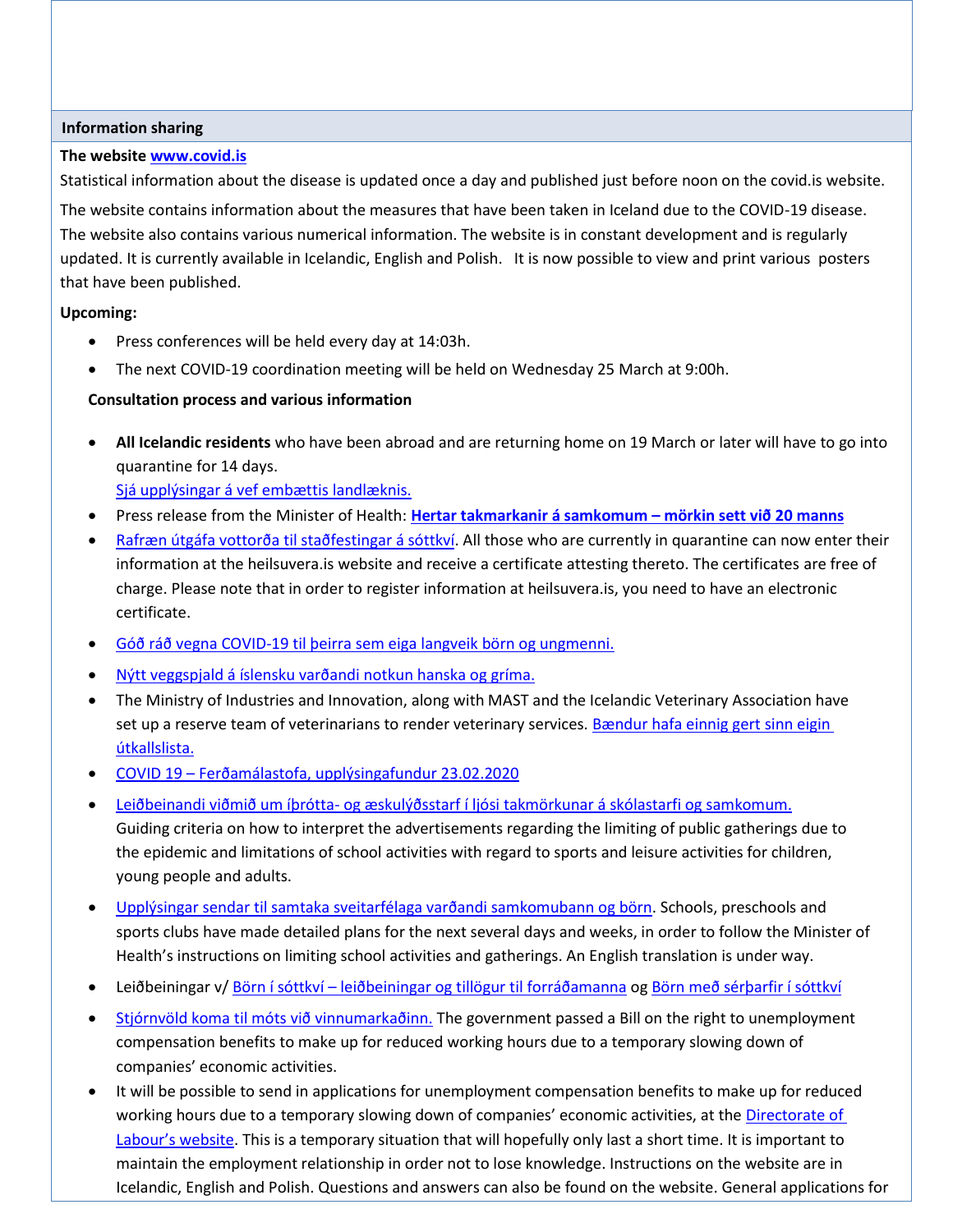unemployment benefits on the website have also been simplified. Answering services in Polish are available from 13:00 to 15:00h and there is a calculator on the website where you can calculate the reduced work percentage and get an estimate of income. Work is going on both through the internet and over the telephone. Contractors and the self-employed can apply through "My pages". A certificate of reduced operating activities from Iceland Revenue and Customs must be turned in.

- **Heilsuvera.** More and more people have been contacting health-care workers through the heilsuvera.is website, where it is possible to sign in with electronic identification certificates and communicate with health-care workers. Heilsuvera received a total of 805 inquiries through its net chat yesterday.
- The Heilsuvera website now includes **registration of quarantining via electronic certificate**. It can also issue quarantine certificates. [See the news release at the Ministry of Social Affairs' website.](https://www.stjornarradid.is/efst-a-baugi/frettir/stok-frett/2020/03/23/Rafraen-utgafa-vottorda-til-stadfestingar-a-sottkvi/) Those who do not have an electronic certificate must use other means of contact. See more information in the news item. A translation into English and Polish is under way.
- See [the Director of Health's orders to cease elective surgeries](https://www.landlaeknir.is/um-embaettid/frettir/frett/item40390/Frestun-valkvaedra-skurdadgerda-vegna-Covid-19) in order to make it possible to care for COVID-19 patients as well as render all other necessary health-care services.
- Information regarding the outcome of sampling by deCODE Genetics can be accessed through the Heilsuvera website under the "Samskipti" menu. Sign-in is by electronic certificate.
- [Leiðbeiningar fyrir starfsmenn í sambýlum 2, sent on 23 March 2020](https://www.landlaeknir.is/servlet/file/store93/item40391/Leiðbeiningar%20fyrir%20starfsmenn%20í%20sambýlum%202,%2023.%20mars%202020.pdf)
- Avoid online scams and fraud in the time of COVID-19. [Sjá frétt á vef Almannavarnadeildar RLS.](https://www.almannavarnir.is/frettir/varist-vefsvindl-og-svik-a-timum-covid-19/)
- The University of Iceland's statistical predictions are published on the website www.covid.hi.is
- $\bullet$

## **Status**

### **Iceland – today's status**

## Data:<https://www.covid.is/data>

### **Coronavirus – Global spread**

According to [Johns Hopkins,](https://gisanddata.maps.arcgis.com/apps/opsdashboard/index.html#/bda7594740fd40299423467b48e9ecf6) **395,647 individual cases** of COVID-19 have been confirmed today and **17,241 individuals** have died. **103,317 individuals** have already recovered from the illness. There has been a boom in the distribution of the virus throughout Europe. The ECDC has raised its risk assessment to a risk of a moderate to high threat to public health. Cf. the European Centre for Disease Prevention and Control (ECDC) website for information on the development in each country[. Cf. the ECDC risk assessment.](https://www.ecdc.europa.eu/en/current-risk-assessment-novel-coronavirus-situation)

## **The Ministry for Foreign Affairs' Consular Service**

On March 20 to 23 the Consular Service received nearly 900 inquiries, compared with 2,000 inquiries on March 14 to 19. There has therefore been some reduction in inquiries, but they have become more complicated at the same time. There has been a significant number of cases where Icelanders have been finding it difficult to find an easy way to get home, due to border closings and stricter conditions for en-route stops.

We are collaborating with the other Nordic Countries to monitor flight availabilities and map the locations of residents of the Nordic countries who may have to be brought home if they become completely stranded.

Some notable information from the Consular Service database:

Since February 25 of 2020, when the database was opened, some 10,500 people have registered. Of those, 6,000 have returned home.